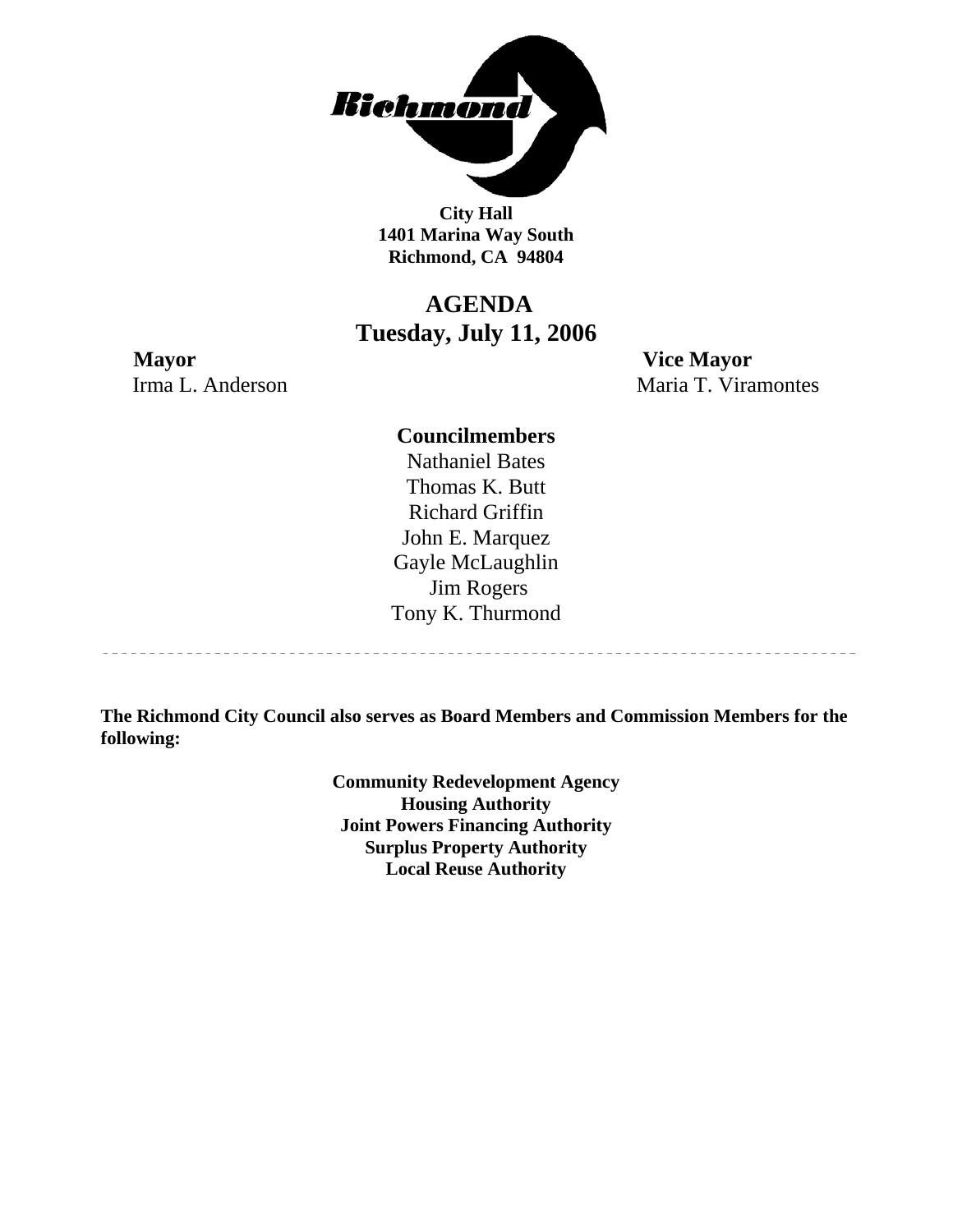# **MEETING PROCEDURES**

The City of Richmond encourages community participation at its City Council meetings and has established procedures that are intended to accommodate public input in a timely and time-sensitive way. As a courtesy to all members of the public who wish to participate in City Council meetings, please observe the following procedures:

**PUBLIC COMMENT ON AGENDA ITEMS:** Anyone who desires to address the City Council on items appearing on the agenda must complete and file a pink speaker's card with the City Clerk **prior** to the City Council's consideration of the item. Once the City Clerk has announced the item and discussion has commenced, no person shall be permitted to speak on the item other than those persons who have submitted their names to the City Clerk. Your name will be called when the item is announced for discussion. **Each speaker will be allowed TWO (2) MINUTES to address the City Council on NON-PUBLIC HEARING items listed on the agenda.** 

**OPEN FORUM FOR PUBLIC COMMENT:** Individuals who would like to address the City Council on matters not listed on the agenda or on **Presentations, Proclamations and Commendations, Report from the City Attorney, or Reports of Officers** may do so under Open Forum. All speakers must complete and file a pink speaker's card with the City Clerk **prior** to the commencement of Open Forum. **The amount of time allotted to individual speakers shall be determined based on the number of persons requesting to speak during this item. The time allocation for each speaker will be as follows: 15 or fewer speakers, a maximum of 2 minutes; 16 to 24 speakers, a maximum of 1 and one-half minutes; and 25 or more speakers, a maximum of 1 minute.** 

#### **SPEAKERS ARE REQUESTED TO OCCUPY THE RESERVED SEATS IN THE FRONT ROW BEHIND THE SPEAKER'S PODIUM AS THEIR NAME IS ANNOUNCED BY THE CITY CLERK.**

**CONSENT CALENDAR:** Consent Calendar items are considered routine and will be enacted, approved or adopted by one motion unless a request for removal for discussion or explanation is received from the audience or the City Council. A member of the audience requesting to remove an item from the Consent Calendar must complete and file a speaker's card with the City Clerk **prior to the City Council's consideration of Item C, Agenda Review.** An item removed from the Consent Calendar may be placed anywhere on the agenda following the City Council's agenda review.

*The City Council's adopted Rules of Procedure recognize that debate on policy is healthy; debate on personalities is not. The Chairperson has the right and obligation to cut off discussion that is too personal, too loud, or too crude.* 

**\*\*\*\*\*\*\*\*\*\*\*\*\*\*\*\*\*\*\*\*\*\*\*\*\*\*\*\*\*\*\*\*\*\*\*\*\*\*\*\*\*\*\*\*\*\*\*\*\*\*\*\*\*\*\*\*\*\***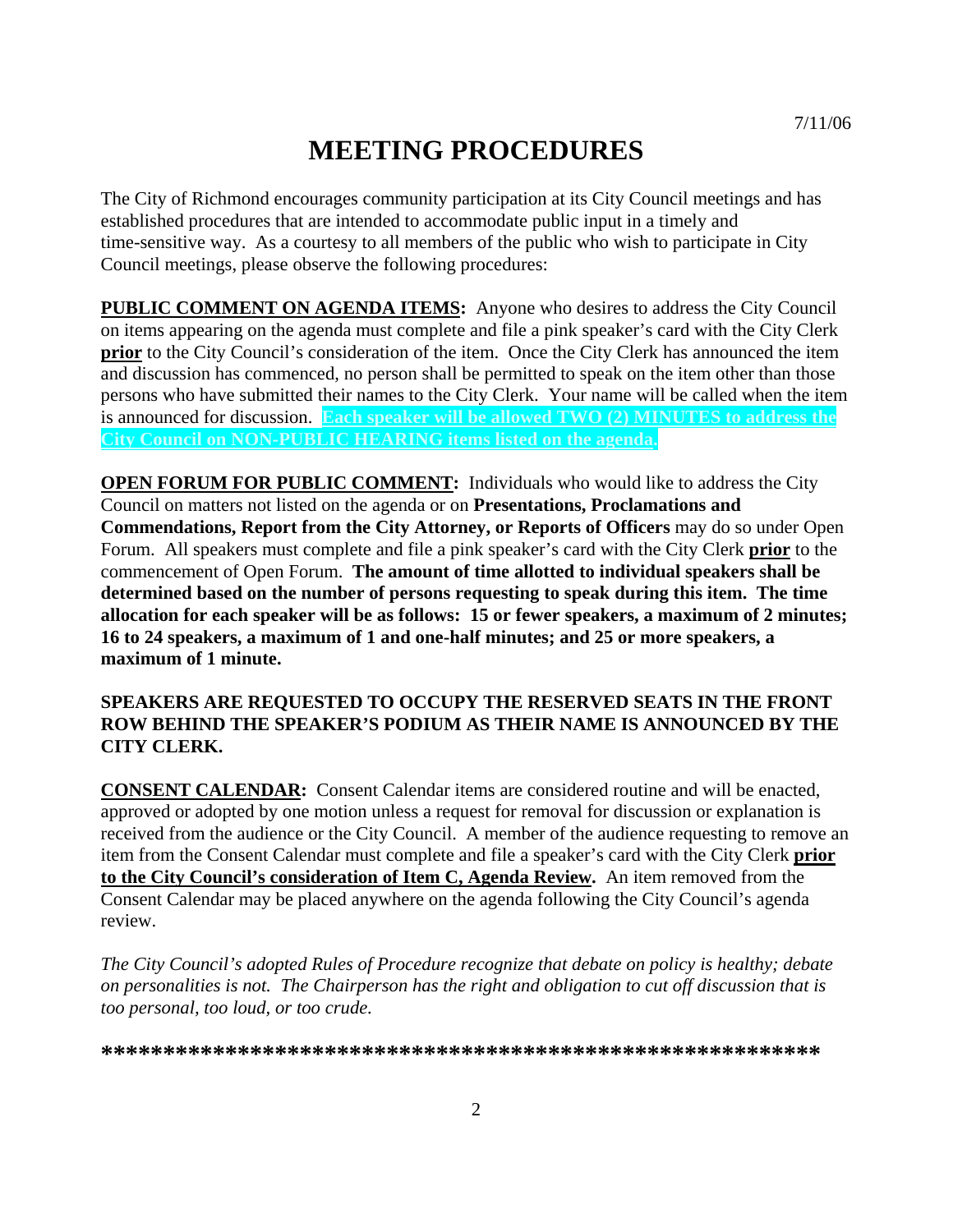7/11/06

# **MORNING OPEN SESSION 8:30 a.m.**

- **A. ROLL CALL**
- **B. PUBLIC COMMENT**

## **C. ADJOURN TO CLOSED SESSION**

## **CLOSED SESSIONS**

**Shimada Room of City Hall** 

## **CITY COUNCIL**

**CC-1. CONFERENCE WITH LEGAL COUNSEL – EXISTING LITIGATION (Subdivision [a] of Government Code Section 54956.9)** 

> **One Case: East Bay Regional Park District vs. Upstream Point Molate, LLC**

**CC-2. CONFERENCE WITH LABOR NEGOTIATORS (Government Code Section 54957.6):** 

**City Designated Representative(s): Bill Lindsay and Leslie** 

**Knight** 

 **Employee Organization or Unrepresented Employee: IAFF Local 188, SEIU Local 790 , Local 21, Local 188, SEIU Local 21, RFMA, RPOA, Unrepresented Employees**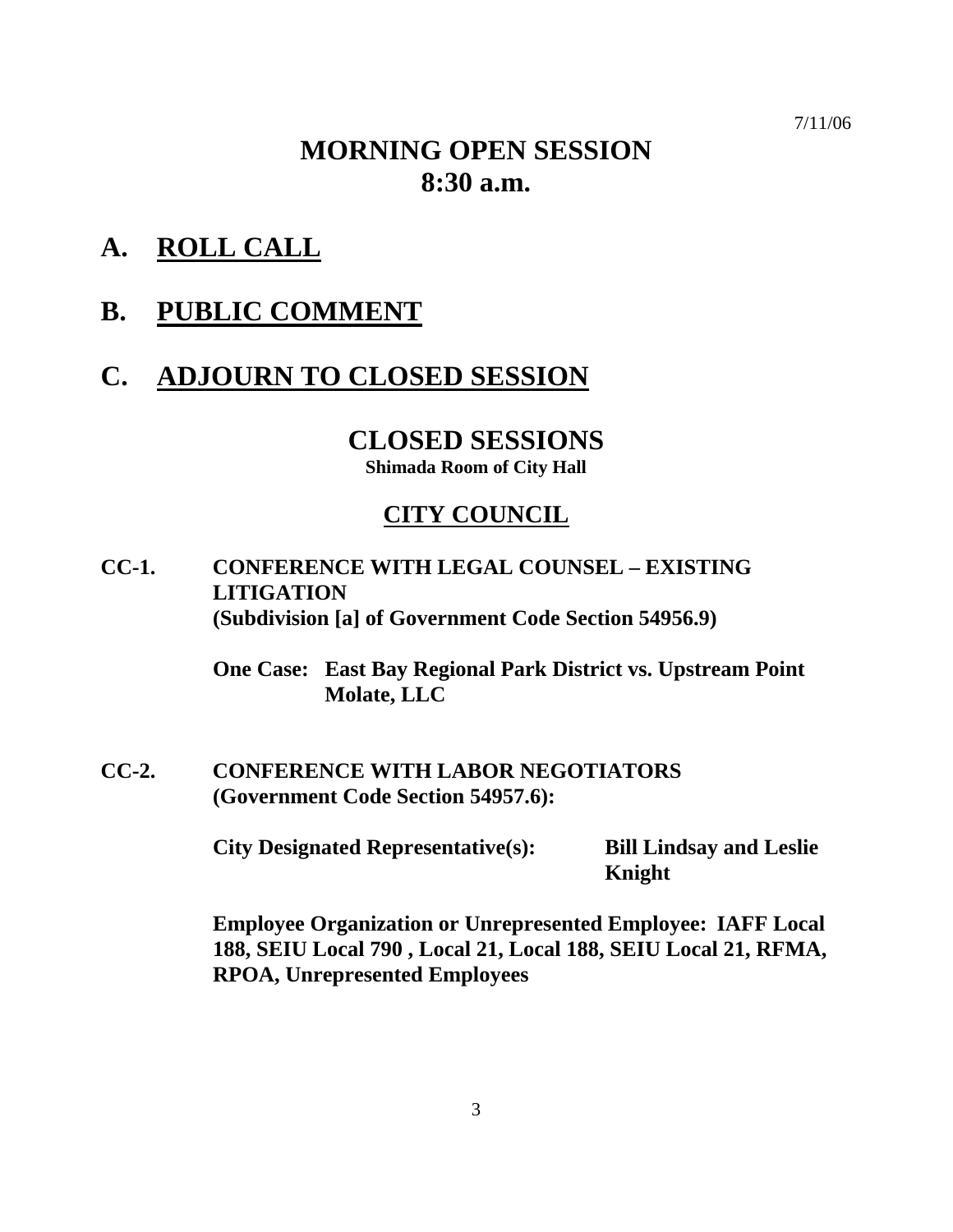7/11/06

**CC-3. PUBLIC EMPLOYEE PERFORMANCE EVALUATION (Government Code Section 54957.6)** 

 **Title: City Clerk** 

**CC-4. LIABILITY CLAIMS** 

- **Claimant: (1) Dorothy Nash** 
	- **(2) Frank Davis**

 **Agency Claimed Against: City of Richmond** 

#### **REDEVELOPMENT AGENCY**

**RRA-1. CONFERENCE WITH LEGAL COUNSEL – ANTICIPATED LITIGATION Significant exposure to litigation pursuant to Subdivision (b) of Government Code Section 54956.9:** 

> **Two Cases: 4000 Bissell Avenue 4300 Macdonald Avenue**

**\*\*\*\*\*\*\*\*\*\*\*\*\*\*\*\*\*\*\*\*\*\*\*\*\*\*\*\*\*\*\*\*\*\*\*\*\*\*\*\*\*\*\*\*\*\*\*\*\*\*\*\*\*\*\*\*\*\*\*\*\*\*\*\*\*\*\*\* \*** 

## **EVENING SESSIONS COUNCIL CHAMBER**

## **RICHMOND COMMUNITY REDEVELOPMENT AGENCY 6:30 p.m.**

#### **PLEDGE TO THE FLAG**

- **A. ROLL CALL**
- **B. STATEMENT OF CONFLICT OF INTEREST**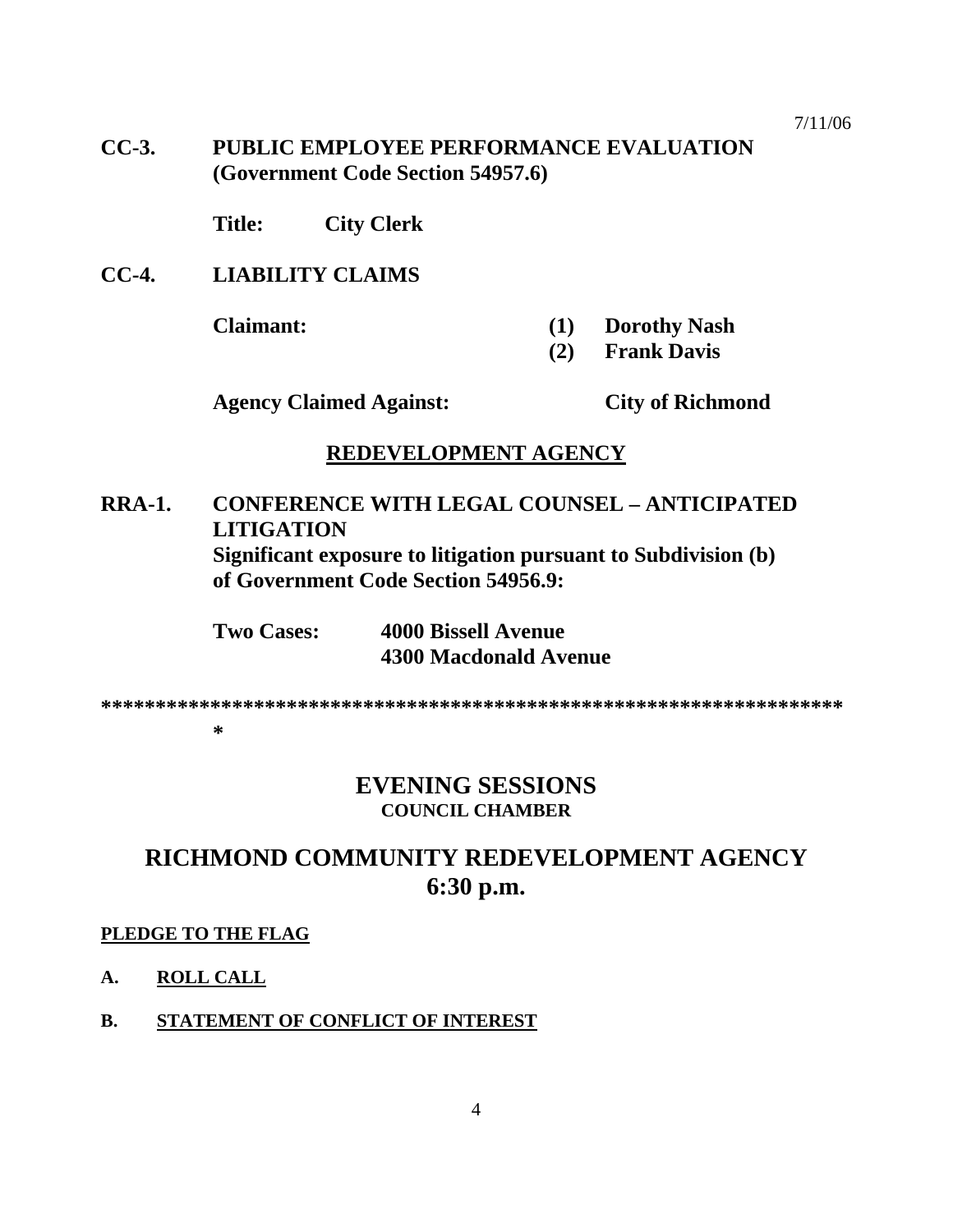#### **C. PUBLIC HEARING**

**C-1.** Conduct a public hearing to adopt a resolution of necessity for acquisition of portions of the "No Build Area" encumbering 4300 Macdonald Avenue as a property right appurtenant to the property located at 4000 Bissell Avenue (APN 517-280- 006), authorizing the Agency to deposit with the State Treasury Condemnation Fund the probable compensation for, and obtain an order for prejudgment possession of, the Subject Property Interests (owners of record: Messrs. Ernest and Richard Lompa) – Community Redevelopment Agency (Steve Duran 307-8140).

#### **D. CONSENT CALENDAR**

- **D-1.** ADOPT A RESOLUTION authorizing the Executive Director to execute a contract amendment with the Richmond Main Street Initiative, Inc. for program management services, extending the term to June 30, 2007 – Community Redevelopment Agency (Steve Duran 307-8140).
- **D-2. APPROVE** minutes of the Evening Open Session held on June 20, 2006 City Clerk (Diane Holmes 6920-6513).

#### **E. OPEN FORUM FOR PUBLIC COMMENT**

#### **F. ADJOURNMENT**

\*\*\*\*\*\*\*\*\*\*\*\*\*\*\*\*\*\*\*\*\*\*\*\*\*\*\*\*\*\*\*\*\*\*\*\*\*\*\*\*\*\*\*\*\*\*\*\*\*\*\*\*\*\*\*\*\*\*\*\*\*\*\*\*\*\*\*\*\*\*\*\*\*\*\*\*\*\*\*

## **CITY COUNCIL 7:00 p.m.**

- **A. ROLL CALL**
- **B. STATEMENT OF CONFLICT OF INTEREST**
- **C. AGENDA REVIEW**
- **D. REPORT FROM THE CITY ATTORNEY OF FINAL DECISIONS MADE AND NON-CONFIDENTIAL DISCUSSIONS HELD DURING EXECUTIVE SESSION**
- **E. OPEN FORUM FOR PUBLIC COMMENT**
- **F. PRESENTATIONS, PROCLAMATIONS, AND COMMENDATIONS**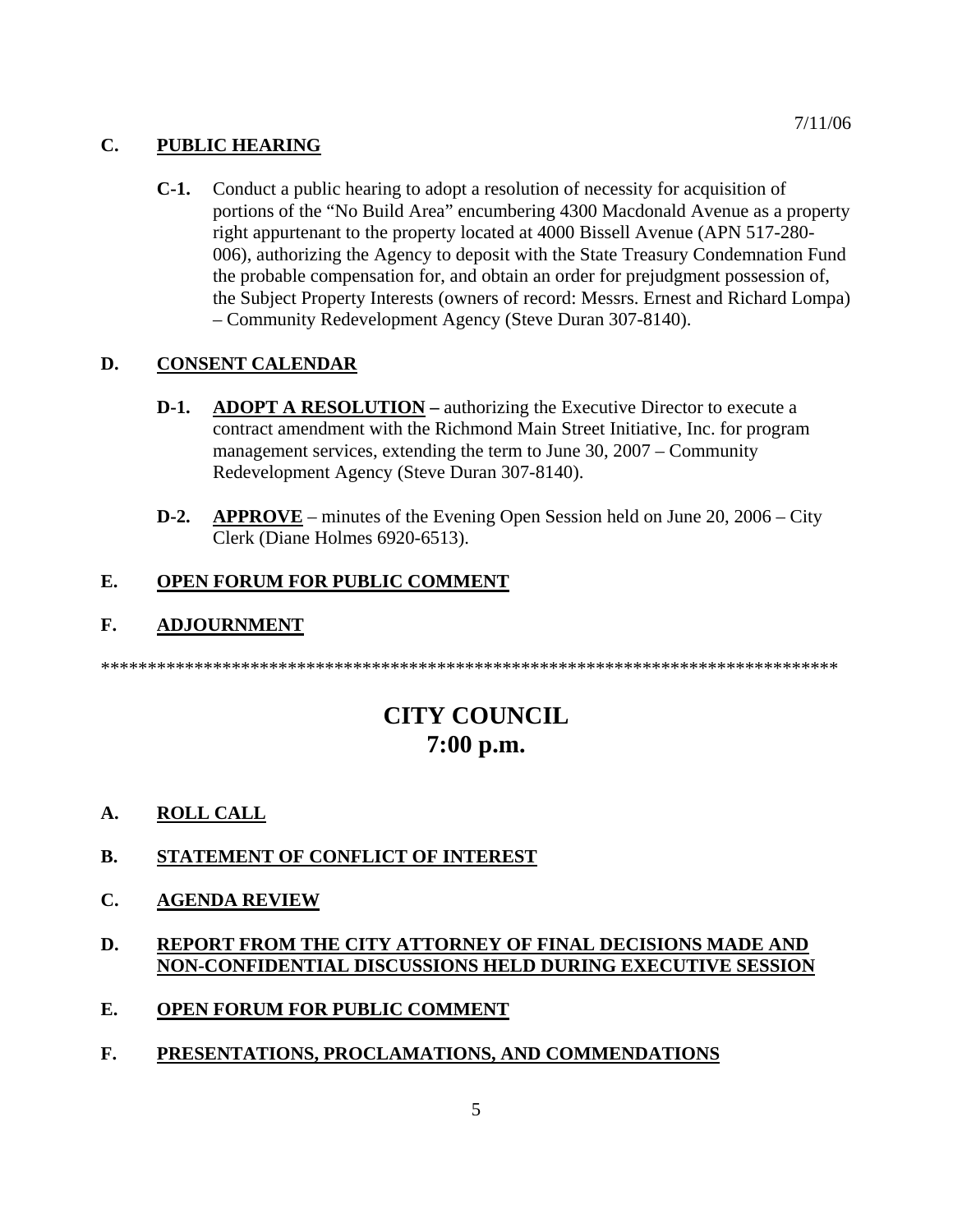#### **G. CONSENT CALENDAR**

- **G-1. APPROVE** and ratify the grade crossing Memorandum of Understanding (MOU) between the Cities of Richmond and San Pablo – City Attorney's Office (John Eastman 600-6509).
- **G-2. APPROVE** the contract for legal services in the amount of \$50,000 with Shute Mihaly to defend the City in Barra Limited Partnership vs. City of Richmond – City Attorney's Office (John Eastman 620-6509).
- **G-3. APPROVE** a contract for legal services in the amount of \$25,000 with Walter & Pistole to pursue litigation against Mare Island Sales – City Attorney's Office (John Eastman 620-6513).
- **G-4. APPROVE** an amendment to a contract with Patrick Seals to provide support services in the City Clerk's Office. Total amount of the contract amendment will not exceed \$13,600. The time period for the amendment is July 1, 2006, though October 31, 2006 – City Clerk's Office (Diane Holmes 620-6513).
- **G-5. APPROVE** a purchase of 10 Bendix-King portable high-band radios and related accessories from 49er Communications. Total purchase price is \$14,410.16 – Fire Department (Chief Michael Banks 307-8041).
- **G-6**. **APPROVE** an amendment to the one year contract with DP Security for security services to include City Facilities and Recreation Division-initiated request for City events and activities – City Manager's Office (Bill Lindsay 620-6512).
- **G-7. ADOPT A RESOLUTION** authorizing placement of liens for garbage collection fees on County Property Tax Records– Finance Department (James Goins 620- 6740).
- **G-8. ADOPT A RESOLUTION** revising and amending the Position Classification Plan to add the new classification for Recreation Supervisor – Human Resources (Leslie Knight 620-6600).
- **G-9. ADOPT A RESOLUTION** revising and amending the Position Classification Plan to add the new classification for Public Works Streets Maintenance Superintendent – Human Resources (Leslie Knight 620-6600).
- **G-10. ADOPT A RESOLUTION** revising and amending the Position Classification Plan to add the new classification for Public Works Administrative Manager – Human Resources (Leslie Knight 620-6600).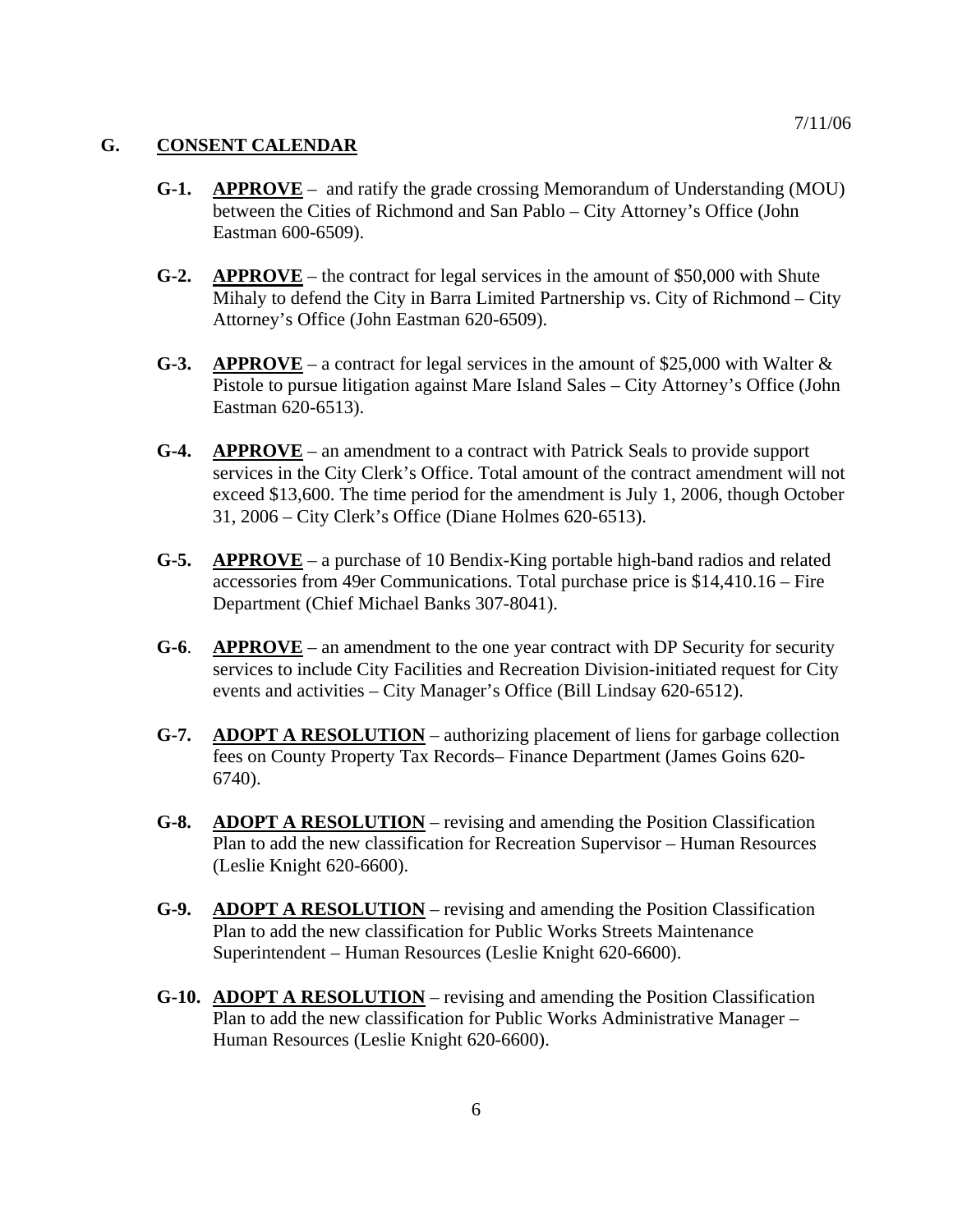- **G-11. ADOPT A RESOLUTION** revising and amending the Position Classification Plan to add the new classification for Management Analyst – Human Resources (Leslie Knight 620-6600).
- **G-12. ADOPT A RESOLUTION** revising and amending the Position Classification Plan to add the new classification for Library and Community Services Administrative Manager – Human Resources (Leslie Knight 620-6600).
- **G-13. ADOPT A RESOLUTION** revising and amending the Position Classification Plan to add the new classification for Code Enforcement Manager – Human Resources (Leslie Knight 620-6600).
- **G-14. ADOPT A RESOLUTION** revising and amending the Position Classification Plan to add the new classification for Public Works Facilities Maintenance Superintendent – Human Resources (Leslie Knight 620-6600).
- **G-15. INTRODUCE AN ORDINANCE** establishing wages, salary, and compensation for the new classification of Library and Community Services Administrative Manager – Human Resources (Leslie Knight 620-6600).
- **G-16. INTRODUCE AN ORDINANCE** establishing wages, salary, and compensation for the new classification of Public Works Streets Maintenance Superintendent – Human Resources (Leslie Knight 620-6600).
- **G-17. INTRODUCE AN ORDINANCE** establishing wages, salary, and compensation for the new classification of Recreation Supervisor – Human Resources (Leslie Knight 620-6600).
- **G-18. INTRODUCE AN ORDINANCE** establishing wages, salary, and compensation for the new classification of Public Works Administrative Manager – Human Resources (Leslie Knight 620-6600).
- **G-19. INTRODUCE AN ORDINANCE** establishing wages, salary, and compensation for the new classification of Management Analyst – Human Resources (Leslie Knight 620-6600).
- **G-20**. **INTRODUCE AN ORDINANCE** establishing wages, salary, and compensation for the new classification of Code Enforcement Manager – Human Resources (Leslie Knight 620-6600).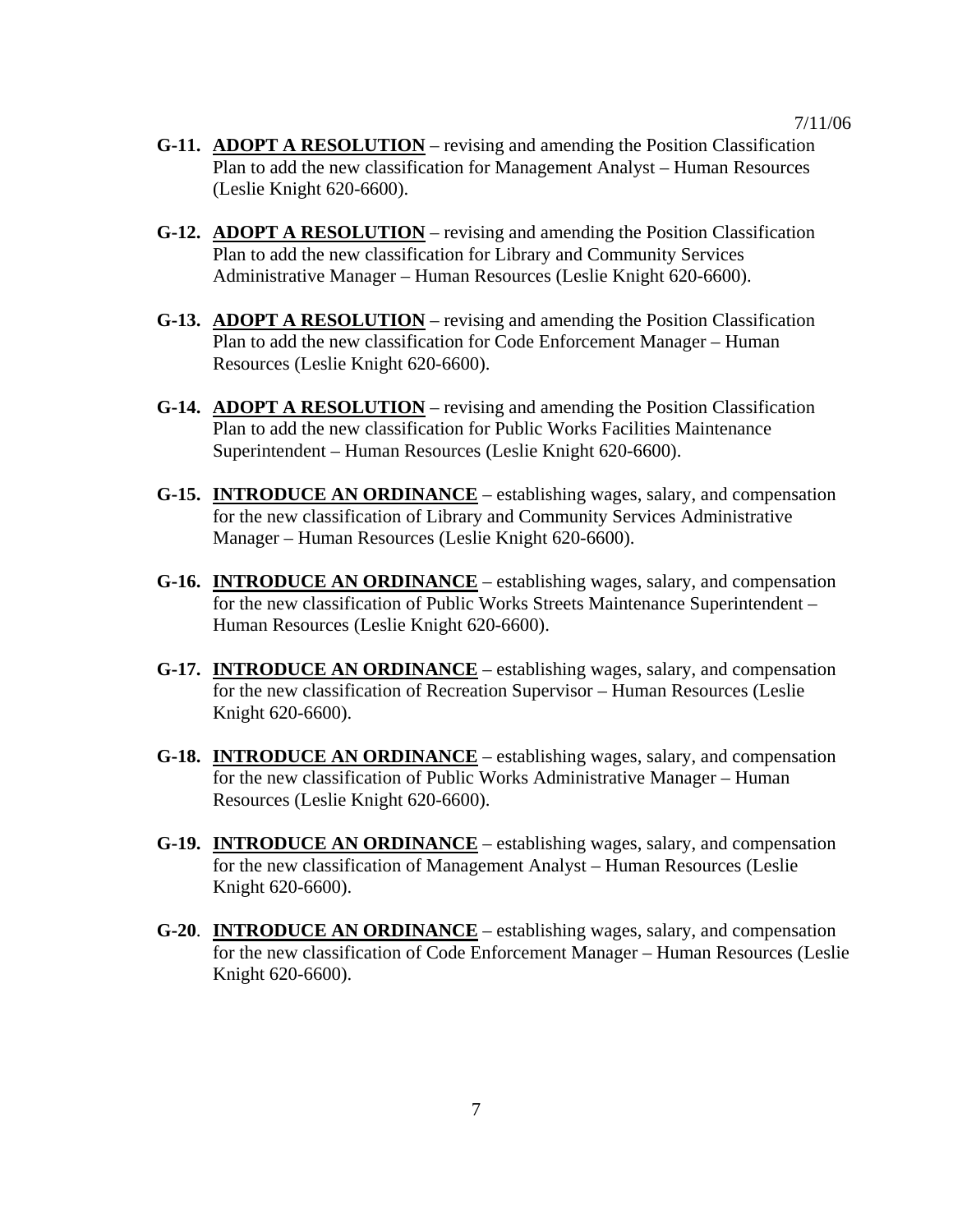- **G-21. INTRODUCE AN ORDINANCE** establishing wages, salary, and compensation for the new classification of Public Works Facilities Maintenance Superintendent – Human Resources (Leslie Knight 620-6600).
- **G-22. ADOPT AN ORDINANCE** establishing wages, salary, and compensation for the new classification of Property Maintenance and Housing Inspector – Human Resources (Leslie Knight 620-6600).

#### **G-23. ADOPT ORDINANCES** –

- (1) Amending Chapter 15.12 updating the West Contra Costa Sub-Regional Transportation Mitigation Program (STMP) and providing for the immediate interim authorization for STMP Fees; and
- (2) Urgency ordinance updating the West Contra Costa Sub-Regional Transportation Mitigation Program (STMP) and providing for the immediate interim authorization for STMP fees – City Attorney's Office (John Eastman 620-6509).
- **G-24**. **APPROVE APPOINTMENTS AND REAPPOINTMENTS TO BOARDS AND COMMISSIONS** – **Revolving Loan Board**: Agnes Ledeboer; **Planning Commission**: Jeff Leed, term expiring June 30, 2006; **Arts & Culture Commission**: Gwendolyn Mmaju, term expiring January 30, 2010; **Design Review Board**: Diane Bloom, Incumbent, term expiring June 30, 2008 – Mayor Anderson (620-6503).
- **G-25. APPROVE** minutes of the Morning Open Sessions held on May 16, 2006; June 6, 2006; June 20, 2006; and June 27, 2006, and the Evening Open Session held on May 23, 2006 – City Clerk's Office (Diane Holmes 620-6513).

### **H. PUBLIC HEARINGS**

**H-1.** Conduct a public hearing to adopt an Order of Vacation and abandonment for public purposes of a  $\pm$  6,600 square foot (SF) portion of South 13<sup>th</sup> Street, located South of Wright Avenue – Planning Department (Richard Mitchell 307-8159).

### **I. RESOLUTIONS**

**I-1.** ADOPT A RESOLUTION – committing to work with Contra Costa County the West Contra Costa Unified School District (WCCUSD), and the Richmond Children's Foundation to fund the local match required for restoration of the Maritime Child Care Facility pursuant to the California Cultural and Institute Endowment Grant– City Manager's Office (Bill Lindsay 620-6512).